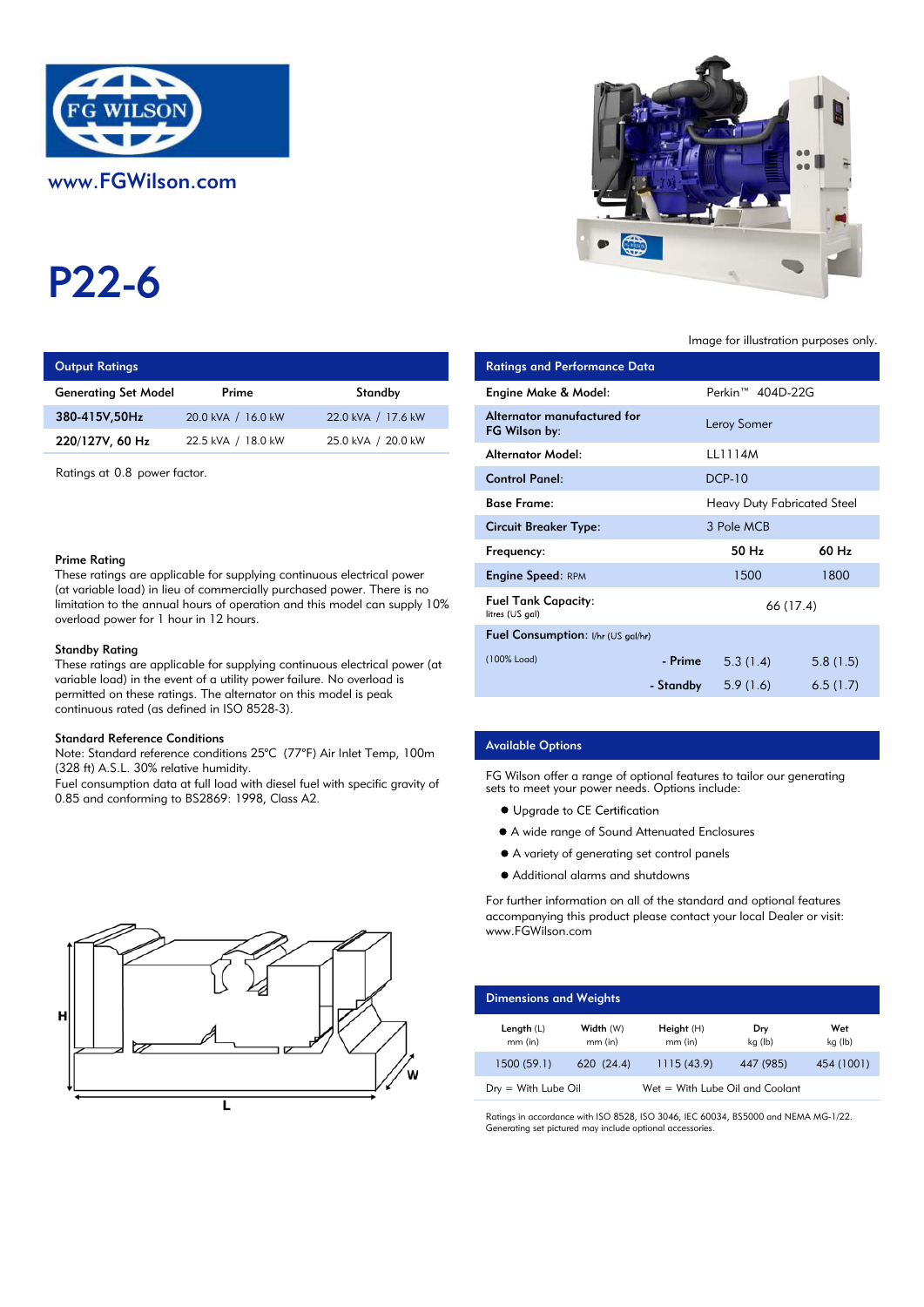| <b>Engine Technical Data</b>                       |                    |                            | <b>Air Systems</b>               |
|----------------------------------------------------|--------------------|----------------------------|----------------------------------|
| No. of Cylinders / Alignment:                      |                    | 4 / In Line                | Air Filter Ty                    |
| Cycle:                                             |                    | 4 Stroke                   | Combustior                       |
| Bore / Stroke: mm (in)                             |                    | 84.0 (3.3)/100.0 (3.9)     |                                  |
| Induction:                                         |                    | <b>Naturally Aspirated</b> |                                  |
| Cooling Method:                                    |                    | Water                      | Max. Comb<br><b>Restriction:</b> |
| <b>Governing Type:</b>                             |                    | Mechanical                 |                                  |
| <b>Governing Class:</b>                            |                    | <b>ISO 8528</b>            |                                  |
| <b>Compression Ratio:</b>                          |                    | 23.3:1                     | <b>Cooling Sys</b>               |
| Displacement:  (cu. in)                            |                    | 2.2(135.2)                 | <b>Cooling Sys</b>               |
| <b>Moment of Inertia:</b> $kg \, m^2 \, (lb/in^2)$ |                    | 2.72 (9308)                | Water Pum                        |
| <b>Engine Electrical System:</b>                   |                    |                            | <b>Heat Reject</b>               |
|                                                    | - Voltage / Ground | 12/Negative                | kW (Btu/min)                     |
| - Battery Charger Amps                             |                    | 65                         |                                  |
| Weight: kg (lb)                                    | - Dry              | 242 (534)                  | <b>Heat Radia</b>                |
|                                                    | - Wet              | 251 (554)                  | kW(Rt)                           |

| Performance                        |           | 50 Hz         | 60 Hz         |
|------------------------------------|-----------|---------------|---------------|
| <b>Engine Speed:</b> rpm           |           | 1500          | 1800          |
| <b>Gross Engine Power: kW (hp)</b> |           |               |               |
|                                    | - Prime   | 18.7(25.0)    | 22.0(30.0)    |
|                                    | - Standby | 20.6(28.0)    | 24.3 (33.0)   |
| <b>BMEP</b> : $kPa$ (psi)          |           |               |               |
|                                    | - Prime   | 675.0 (97.9)  | 662.0 (96.0)  |
|                                    | - Standby | 743.0 (107.8) | 731.0 (106.0) |

|                   | <b>Fuel System</b>       |                                           |                             |                     |          |  |
|-------------------|--------------------------|-------------------------------------------|-----------------------------|---------------------|----------|--|
|                   | <b>Fuel Filter Type:</b> |                                           |                             | Replaceable Element |          |  |
| Recommended Fuel: |                          |                                           | Class A <sub>2</sub> Diesel |                     |          |  |
|                   |                          | <b>Fuel Consumption:</b> I/hr (US gal/hr) |                             |                     |          |  |
|                   |                          | 110%                                      | 100%                        | 75%                 | 50%      |  |
|                   | Prime                    | Load                                      | Load                        | Load                | Load     |  |
|                   | 50 Hz                    | 5.9(1.6)                                  | 5.3(1.4)                    | 3.9(1.0)            | 2.9(0.8) |  |
|                   | 60 Hz                    | 6.5(1.7)                                  | 5.8(1.5)                    | 4.5(1.2)            | 3.3(0.9) |  |
|                   |                          |                                           |                             |                     |          |  |
|                   |                          | 110%                                      | 100%                        | 75%                 | 50%      |  |
|                   | <b>Standby</b>           | Load                                      | Load                        | Load                | Load     |  |
|                   | 50 Hz                    |                                           | 5.9(1.6)                    | 4.3(1.1)            | 3.1(0.8) |  |

(Based on diesel fuel with a specific gravity of 0.85 and conforming to BS2869, Class A2)

6.5 (1.7)

3.6 (1.0)

4.9 (1.3)

60 Hz

| <b>Air Systems</b>                                                        | 50 Hz               | $60$ Hz   |
|---------------------------------------------------------------------------|---------------------|-----------|
| Air Filter Type:                                                          | Replaceable Element |           |
| <b>Combustion Air Flow:</b> m <sup>3</sup> /min (cfm)                     |                     |           |
| - Prime                                                                   | 1.5(51)             | 1.7(61)   |
| - Standby                                                                 | 1.5(51)             | 1.7(61)   |
| <b>Max. Combustion Air Intate</b><br><b>Restriction:</b> kPa (in $H_2O$ ) | 3.0(12.0)           | 3.0(12.0) |

| 23.3:1         |                                                                           |                                                                  |             |  |  |
|----------------|---------------------------------------------------------------------------|------------------------------------------------------------------|-------------|--|--|
|                | <b>Cooling System</b>                                                     | 50 Hz                                                            | 60 Hz       |  |  |
| 2.2(135.2)     | Cooling System Capacity: I (US gal)                                       | 6.5(1.7)                                                         | 6.5(1.7)    |  |  |
| 2.72 (9308)    | <b>Water Pump Type:</b>                                                   |                                                                  | Centrifugal |  |  |
|                | Heat Rejected to Water & Lube Oil:                                        |                                                                  |             |  |  |
| 12/Negative    | kW (Btu/min)<br>- Prime                                                   | 17.0 (967)                                                       | 19.9 (1132) |  |  |
| 65             | - Standby                                                                 | 19.6(1115)                                                       | 22.2 (1262) |  |  |
| 242 (534)      |                                                                           | Heat Radiation to Room: Heat radiated from engine and alternator |             |  |  |
| 251 (554)      | kW (Btu/min)                                                              | 5.7(324)<br>- Prime                                              | 6.3(358)    |  |  |
|                | - Standby                                                                 | 7.1 (404)                                                        | 7.4(421)    |  |  |
|                | Radiator Fan Load: kW (hp)                                                | 0.2(0.3)                                                         | 0.4(0.5)    |  |  |
| 60 Hz<br>50 Hz | Radiator Cooling Airflow: m <sup>3</sup> /min (cfm)                       | 33.0 (1165)                                                      | 41.4 (1462) |  |  |
| 1800<br>1500   | <b>External Restriction to</b><br><b>Cooling Airflow:</b> Pa (in $H_2O$ ) | 125(0.5)                                                         | 125(0.5)    |  |  |

Designed to operate in ambient conditions up to 50°C (122°F).

Contact your local FG Wilson Dealer for power ratings at specific site conditions.

| <b>Lubrication System</b>      |                    |
|--------------------------------|--------------------|
| Oil Filter Type:               | Spin-On, Full Flow |
| Total Oil Capacity: I (US gal) | 10.6(2.8)          |
| Oil Pan: $I(US gal)$           | 8.9(2.4)           |
| Oil Type:                      | API CH4 15W-40     |
| <b>Oil Cooling Method:</b>     | N/A                |

| <b>Exhaust System</b>                                | 50 Hz        | 60 Hz        |
|------------------------------------------------------|--------------|--------------|
| Silencer Type:                                       |              | Industrial   |
| Silencer Model & Quantity:                           |              | 263-0765 (1) |
| Pressure Drop Across Silencer<br>System: kPa (in Hg) | 0.70 (0.207) | 1.60(0.472)  |
| <b>Silencer Noise Reduction Level: dB</b>            | 29           | 21.5         |
| Maximum Allowable Back Pressure:<br>kPa (in Hg)      | 10.2(3.0)    | 10.2(3.0)    |
| <b>Exhaust Gas Flow:</b> $m^3/m$ in (cfm)            |              |              |
| - Prime                                              | 3.6(129)     | 4.3 (153)    |
| - Standby                                            | 3.9(139)     | 4.8 (168)    |
| Exhaust Gas Temperature: °C (°F)                     |              |              |
| - Prime                                              | 445 (833)    | 440 (824)    |
| - Standby                                            | 505 (941)    | 510 (950)    |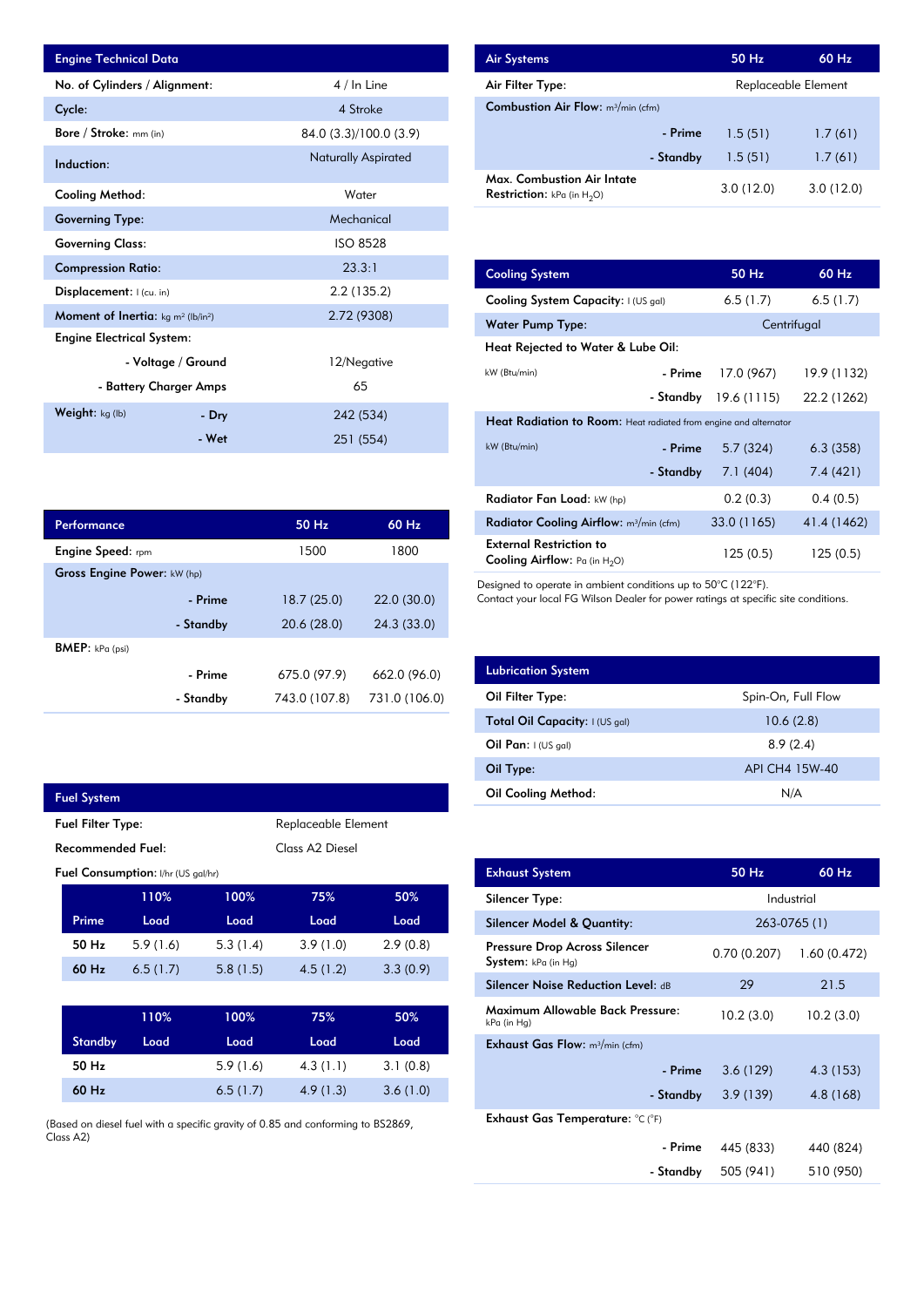| <b>Alternator Physical Data</b> |                |
|---------------------------------|----------------|
| Manufactured for FG Wilson by:  | Leroy Somer    |
| Model:                          | <b>LL1114M</b> |
| No. of Bearings:                |                |
| <b>Insulation Class:</b>        | н              |
| <b>Winding Pitch Code:</b>      | $2/3 - 6$      |
| Wires:                          | 12             |
| Ingress Protection Rating:      | IP23           |
| <b>Excitation System:</b>       | <b>SHUNT</b>   |
| <b>AVR Model:</b>               | R220           |

| <b>Alternator Operating Data</b>         |                                                            |
|------------------------------------------|------------------------------------------------------------|
| <b>Overspeed:</b> rpm                    | 2250                                                       |
| <b>Voltage Reguation:</b> (Steady state) | $+/- 1.0%$                                                 |
| Wave Form NEMA $=$ TIF:                  | 50                                                         |
| Wave Form IEC $=$ THF:                   | 2.0%                                                       |
| <b>Total Harmonic content LL/LN:</b>     | 4.0%                                                       |
| Radio Interference:                      | Suppression is in line with European<br>Standard EN61000-6 |
| Radiant Heat: kW (Btu/min)               |                                                            |
| - 50 Hz                                  | 2.7(154)                                                   |
| - 60 Hz                                  | 2.8(159)                                                   |

| Alternator<br><b>Performance Data:</b>    |          | 50 Hz    |                          | 60 Hz    |
|-------------------------------------------|----------|----------|--------------------------|----------|
| Data Item                                 | 415/240V | 400/230V | 380/220V                 | 220/127V |
| <b>Motor Starting</b><br>Capability* kVA  | 55       | 52       | 48                       | 52       |
| <b>Short Circuit</b><br><b>Capacity %</b> |          | ٠        | $\overline{\phantom{a}}$ |          |
| <b>Reactances: Per Unit</b>               |          |          |                          |          |
| Xd                                        | 2.870    | 3.090    | 3.420                    | 3.440    |
| X'd                                       | 0.230    | 0.250    | 0.270                    | 0.270    |
| $X^{\prime\prime}$ d                      | 0.114    | 0.123    | 0.136                    | 0.137    |

Reactances shown are applicable to prime ratings.

\*Based on 30% voltage dip at 0.6 power factor.

| Voltage Technical Data 50 Hz |        |                        |          |      | Voltage Technical Data 60 Hz |        |      |          |                        |  |
|------------------------------|--------|------------------------|----------|------|------------------------------|--------|------|----------|------------------------|--|
| Voltage                      | Prime: |                        | Standby: |      | Voltage                      | Prime: |      | Standby: |                        |  |
|                              | kVA    | $\mathsf{k}\mathsf{W}$ | kVA      | kW   |                              | kVA    | kW   | kVA      | $\mathsf{k}\mathsf{W}$ |  |
| 415/240V                     | 20.0   | 16.0                   | 22.0     | 17.6 |                              |        |      |          |                        |  |
| 400/230V                     | 20.0   | 16.0                   | 22.0     | 17.6 | 220/127V                     | 22.5   | 18.0 | 25.0     | 20.0                   |  |
| 380/220V                     | 20.0   | 16.0                   | 22.0     | 17.6 |                              |        |      |          |                        |  |
|                              |        |                        |          |      |                              |        |      |          |                        |  |
|                              |        |                        |          |      |                              |        |      |          |                        |  |
|                              |        |                        |          |      |                              |        |      |          |                        |  |
|                              |        |                        |          |      |                              |        |      |          |                        |  |
|                              |        |                        |          |      |                              |        |      |          |                        |  |
|                              |        |                        |          |      |                              |        |      |          |                        |  |
|                              |        |                        |          |      |                              |        |      |          |                        |  |
|                              |        |                        |          |      |                              |        |      |          |                        |  |
|                              |        |                        |          |      |                              |        |      |          |                        |  |